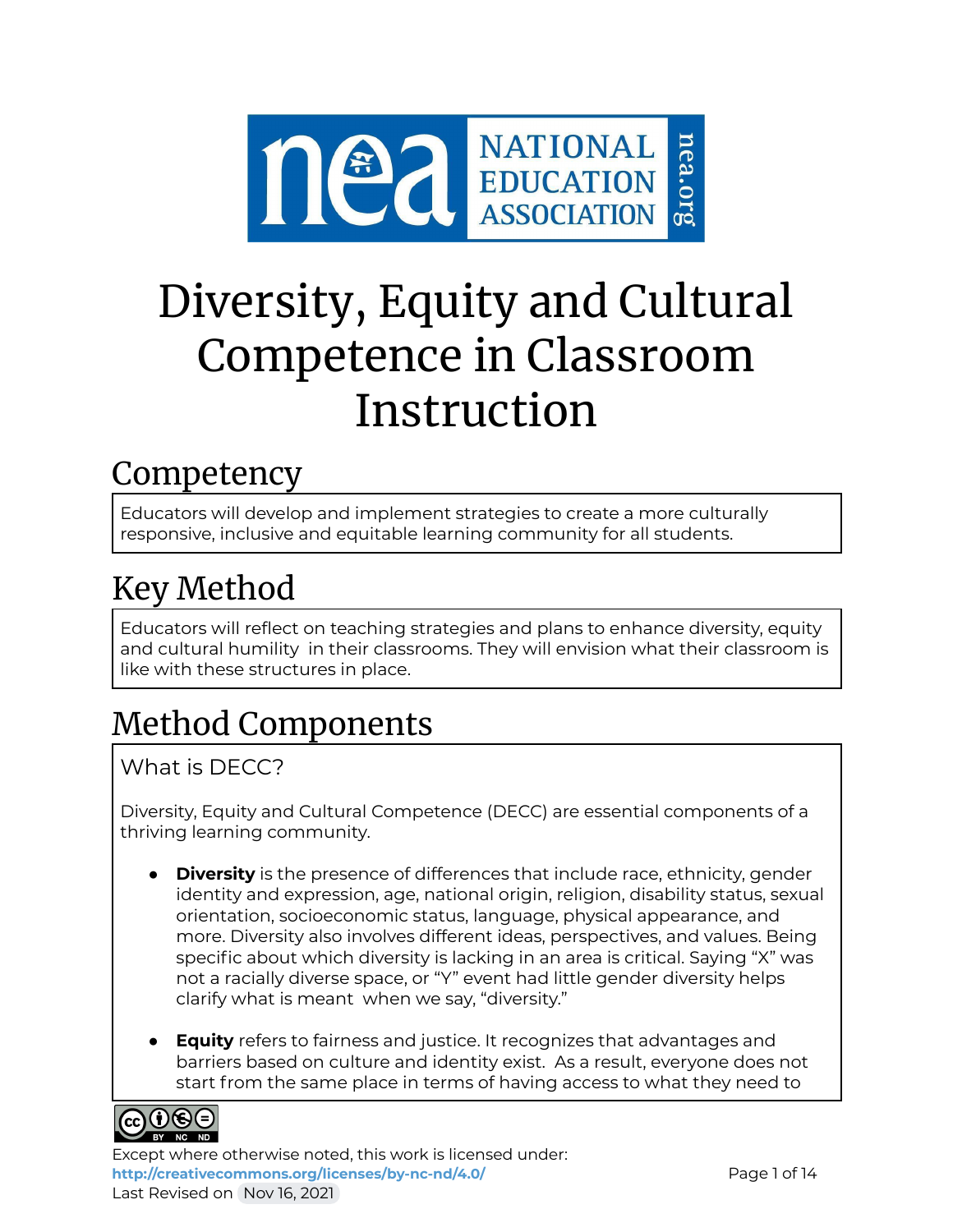thrive and be well. It is a process that begins by acknowledging that unequal starting place and works to correct and address the imbalance. Creating equity is an ongoing process that strives to ensure that people who have been marginalized have ongoing opportunities to grow and thrive.

● **Cultural Competence** is the ability to understand, appreciate and interact with people from cultures or belief systems different from one's own.

Part of being culturally competent includes having cultural humility, a dispositional trait and allows us to be dynamic. "It takes the stance of being open to the "other" when interacting with people from different cultural backgrounds. Additionally, cultural humility lacks the superiority complex evident when an individual interprets their own cultural values as more meaningful and worthwhile than the values of others. Rather than concentrating solely on knowledge of another person's cultural background, cultural humility proposes openness and humility when engaging with individuals from a cultural background different from our own." *Source: Celebrating Cultural Humility in Education*

In this micro credential you will demonstrate your ability to support students on a variety of topics related to diversity, equity and cultural competence.

### Diversity, Equity and Cultural Competence in Classroom Instruction

*"The work of being a culturally responsive educator isn't simply about diverse books or social justice curriculum topics. It's about gaining insight into your students as learners and being able to craft cognitive hooks between their funds of knowledge and the standards-based content in authentic and meaningful ways that make learning sticky."* — Zaretta Hammond

DECC is integral to being a skilled educator. In today's global and interconnected society, educators must be constantly growing in their ability to teach students and groups who are culturally different from them. Educators should:

- Understand culture and its predominant impact on individuals and groups of people.
- Understand how the dominant culture can privilege or oppress individuals and groups of people.
- Be prepared to take action to:
	- Expose and address inequity in the educational system
	- Collaborate purposefully with individuals and groups from cultures and identities that have experienced historical and present day social injustices and inequalities (i.e., ableism, racism, transphobia, heterosexism, classism, etc.)
	- Work to create and support policies and practices that give rise to culturally inclusive and equitable learning environments.



Except where otherwise noted, this work is licensed under: <http://creativecommons.org/licenses/by-nc-nd/4.0/><br>Page 2 of 14 Last Revised on Nov 16, 2021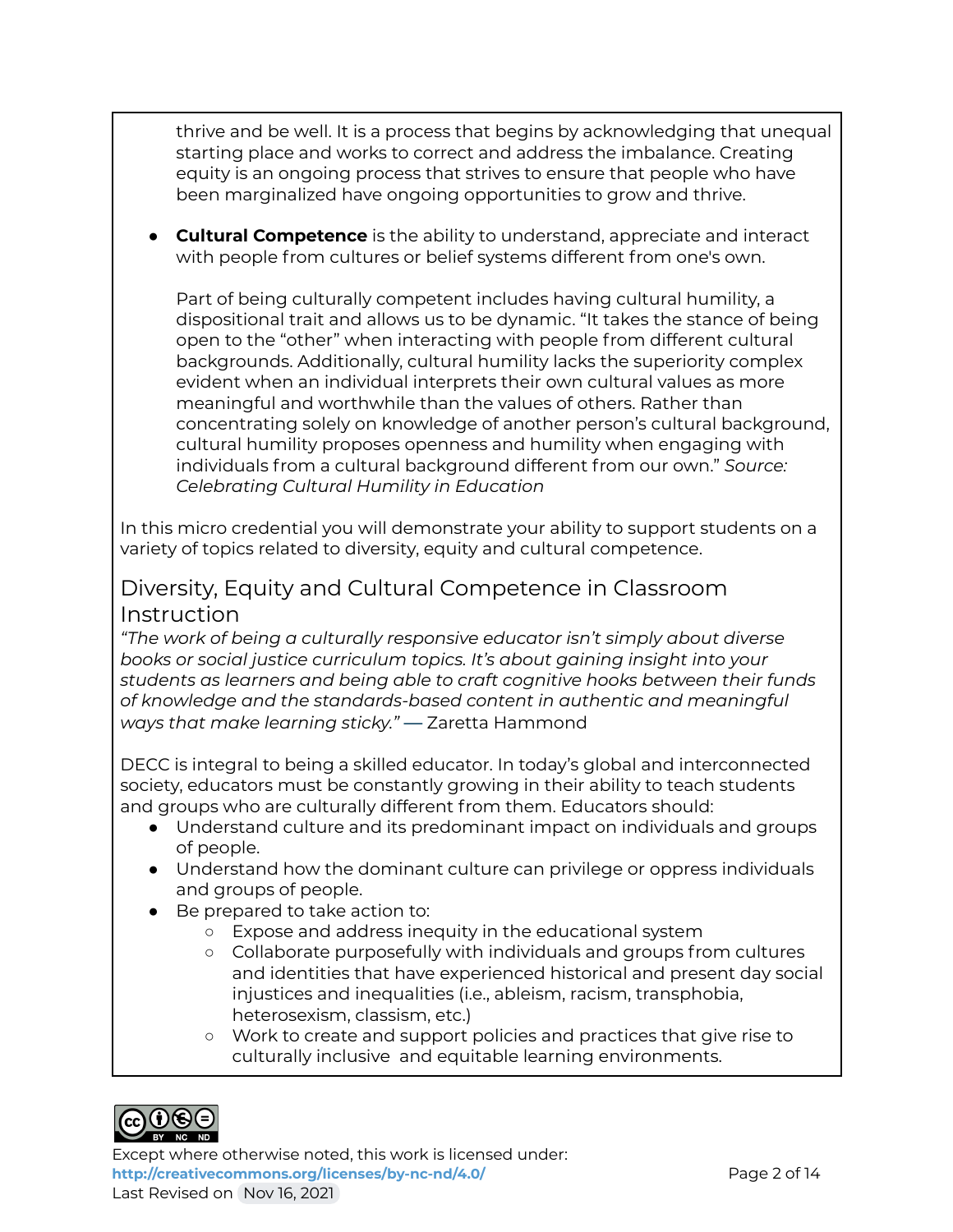### Types of Diversity

It is important to note that there are many different types of diversity, and it is critically important that we are specific when discussing or describing them. Saying "X" was not a culturally diverse space, or "Y" event had little religious diversity helps clarify what we mean when we say, "diversity." There are many different ways that people and groups identify themselves. Here are a few examples of ways diversity may show up in your classroom:

- Race
- Ethnicity
- Culture
- Religion
- Age
- Sex
- Gender identity and expression
- Sexual Orientation
- Disability status (developmental disability and/or acquired disability)
- National origin

### Culturally Responsive Teaching

Culturally Responsive Teaching (CRT) is an evidence-based pedagogy that is inclusive of students' culture across all aspects of teaching and learning. CRT fosters a classroom climate that promotes diversity, equity, inclusion and cultural competence. These are the seven principles for CRT:

- Students are affirmed in their cultural connections
- Teachers are personally inviting
- Learning environments are physically and culturally inviting
- Students are reinforced for academic development
- Instructional changes are made to accommodate differences in learners
- Classrooms are managed with firm, consistent, loving control
- Interactions stress collectivity as well as individuality

*Source:* Creating Culturally Responsive Classrooms, 1997, Shade, Kelly, and Oberg

### Strategies that Support a Culturally Inclusive Learning Environment

The following strategies can be deployed to create a culturally inclusive learning environment:

- Spend time getting to know your students
- Plan activities that help students to get to know each other
- Be aware of your own biases
- Use active learning strategies such as group work, debates, student presentations.
- Use a variety of teaching strategies that support varied learning styles
- Use multiple assessment measures
- Listen to your students

#### ெ⊕ெ BY NC ND

Except where otherwise noted, this work is licensed under: <http://creativecommons.org/licenses/by-nc-nd/4.0/><br>
Page 3 of 14 Last Revised on Nov 16, 2021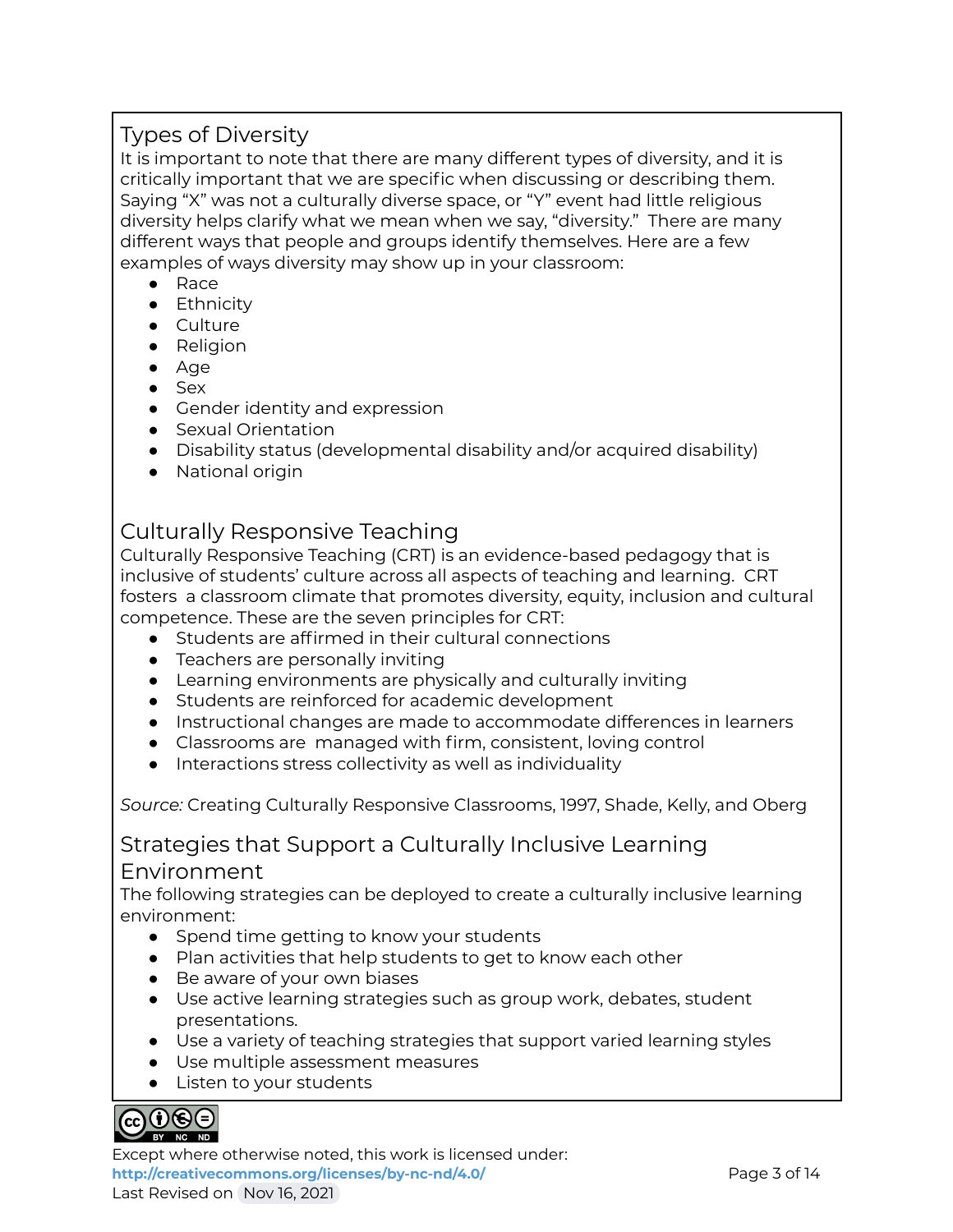- Teach students how to listen to each other
- Engage families and community members in classroom and school activities
- Incorporate student voice into your daily practices
- Build lessons and activities that allow for student choice
- Use a strengths-based approach to learning

### Classroom Management

Effective classroom management is rooted in strong relationships between students, educators and families. Sadly, research routinely shows dramatic disparities in discipline for students of color and students with disabilities when compared to white students. While educator bias and lack of using other behavior intervention strategies (e.g., restorative practices, social workers and school counselors) are often cited as causes, the figures reveal a glaring trend across the U.S. Consider:

- In the 2015–16 school year, students with disabilities accounted for 12% of all students, but 28% of all referrals to law enforcement and arrests
- In the same school year, studies show Black students and other students of color lost significantly more days of instruction due to discipline than white students. For example, Black students lost 103 days of instruction per 100 students enrolled, while white students lost 21 days per 100 students enrolled because of out-of-school suspensions.

Creating a culturally inclusive classroom depends on many factors. Classrooms that foster strong relationships, inclusion, safety and support create affirming environments for students. Structure and routine with fair and consistent rules and expectations can help to foster a safe and supportive classroom environment. When combined, these actions create conditions for effective classroom management where students are ready to engage in learning.

**Tips for Inclusive Classroom Management**

- Develop a list of classroom norms and values with students
- Include behavioral expectations and norms that are culturally-inclusive and appropriate or otherwise reflective of the diverse cultures and identities of students in the classroom
- Share your behavior plan with your administration, students, and families.
- If you have students whose behavior is interfering with their learning and others trying to learn, seek support and/or advice from your school's Multi-Tiered System of Support (MTSS) plan.
- Use restorative practice principles as a foundation for your classroom management
- Analyze your discipline data to assess for disproportionalities based on race, gender identity, ethnicity, sexual orientation, disability status, and other social identities and make changes to support equitable disciplinary outcomes



Except where otherwise noted, this work is licensed under: <http://creativecommons.org/licenses/by-nc-nd/4.0/><br>Page 4 of 14 Last Revised on Nov 16, 2021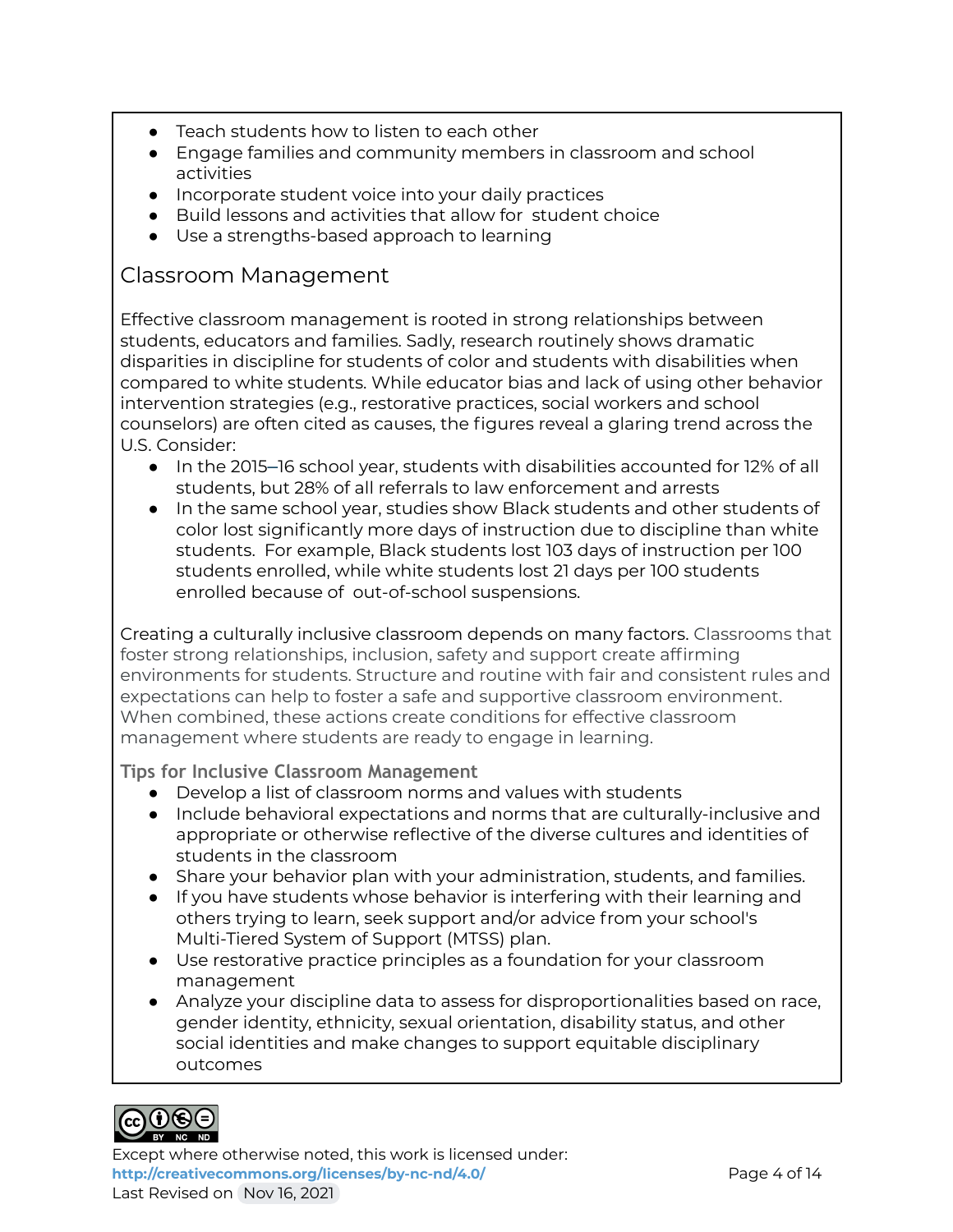- Avoid exclusionary discipline (office referrals, expulsions, suspensions)
- Focus on building a community of learners and healthy relationships
- Help your students understand that equity is not the same as equality
- Invite students and families to participate in the development of your behavior management plan

### Culturally Inclusive Curriculum

Not only is it important to create a culturally inclusive environment, it is also important to use a culturally inclusive curriculum. A culturally inclusive curriculum is non-negotiable when creating an equitable learning environment that also celebrates diversity. Curriculum should be inclusive, rigorous, diverse and student centered. This type of curriculum promotes student engagement, academic achievement, empathy, critical thinking, and more. An inclusive curriculum has a positive impact on all students. By using an inclusive curriculum, you are helping all of your students to:

- Embrace and fully develop their sense of self
- Strengthen their self-esteem and value the humanity of others
- Build and maintain healthy relationships
- Develop empathy skills
- Gain comfort with people who are both similar to and different from them

### Strategies for Creating an Inclusive Curriculum

To create an inclusive curriculum, educators need to be intentional about including a variety of perspectives, sources, instructional tools, and more. The following strategies can help you get started:

### **Mirrors and Windows**

In her 1990 [essay](https://scenicregional.org/wp-content/uploads/2017/08/Mirrors-Windows-and-Sliding-Glass-Doors.pdf) of the same name, Dr. Rudine Sims Bishop coined the phrase "Windows, Mirrors and Sliding Glass Doors" to explain how children see themselves in books and how they can also learn about the lives of others through literature. Bishop says it's crucial for children of color and those from marginalized groups to view themselves in the books they read. When books don't serve as **mirrors** to children, [Bishop](https://scenicregional.org/wp-content/uploads/2017/08/Mirrors-Windows-and-Sliding-Glass-Doors.pdf) says, "They learn a powerful lesson about how they are devalued in society." Books, she says, also

serve as **windows** that give readers a glimpse into the lives and experiences of others.

In this context, educators have the critical task of making sure their students have access to books that serve as both windows and mirrors that reflect their own experiences and windows to help them learn about people and/or cultures that are different from their own. These are some benefits of this strategy:

- Students will relate and make connections to the content being taught
- This helps your students honor and value who they are
- Develops empathy in students
- Supports self-esteem development in students



Except where otherwise noted, this work is licensed under: **<http://creativecommons.org/licenses/by-nc-nd/4.0/>** Page 5 of 14 Last Revised on Nov 16, 2021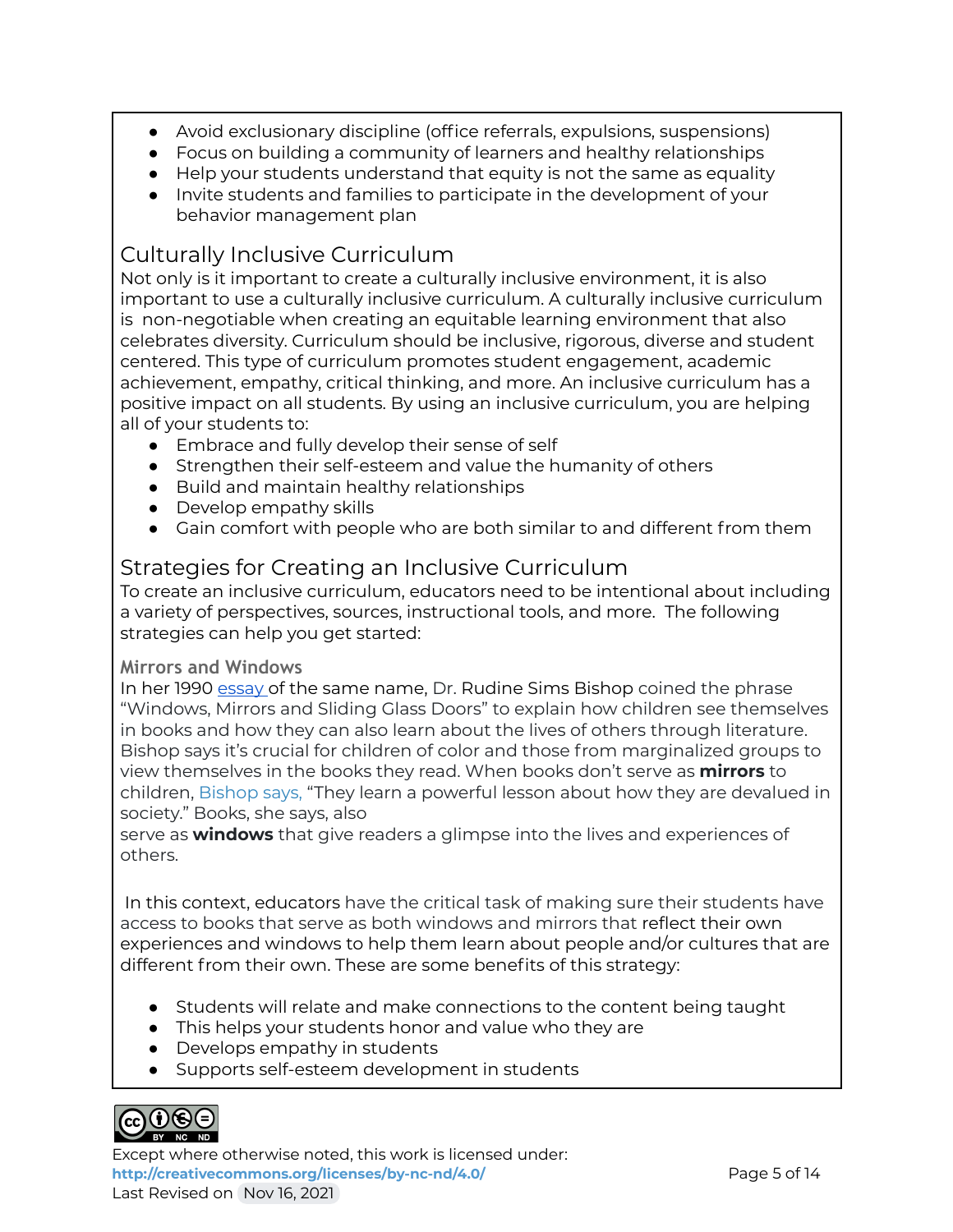- Supports the development of self-awareness in students
- Supports the development of healthy interpersonal relationships
- Gives students opportunity and exposure to life experiences different from their own

**Universal Design Learning (UDL) Principles**

This set of principles is based on the idea that all students are different and unique and have their own way of learning. The three main UDL principles:

- Representation (the what of learning)
- Action and Expression (the how of learning)
- Engagement (the why of learning)

### **Mix it up**

Mix It Up refers to the use of a variety of strategies to present and assess students. These are some examples:

- Include multiple choice and written response questions on assessments
- Provide options for formative assessment projects
- Present materials using visual and auditory information
- Provide students with manipulatives and live models for a hands-on-experience

### **Provide Accommodations**

You may have students on an IEP or 504 plan. You are legally responsible to know what is included in the plan and to provide the prescribed accommodations for the student in your classroom.

#### **Behavior Management Plan**

Sometimes students present with behaviors that adults deem as disruptive or challenging in the classroom. These behaviors can sometimes interfere with student learning. It is important that educators respond to student behaviors with curiosity, and not judgement, about what unmet needs may be underlying the behavior, and avoid labeling the behavior or the student as "bad." In these situations, ask yourself, "What might the student be trying to communicate with this behavior?" and "How can I help the student with getting their needs met?" It can be helpful to engage the student in a similar line of questioning to support them in communicating what their needs are. It is also helpful to provide feedback to the child on how they can communicate the need in a way that is safe and in alignment with classroom norms.

With children and adolescents, significant emotional distress or mental health conditions can be manifested in their behavioral expressions. When students consistently engage in behaviors that get in the way of their social, emotional, and/or learning needs, it can be helpful to refer the students to mental health supports (i.e., a student support team).



Except where otherwise noted, this work is licensed under: <http://creativecommons.org/licenses/by-nc-nd/4.0/><br>
Page 6 of 14 Last Revised on Nov 16, 2021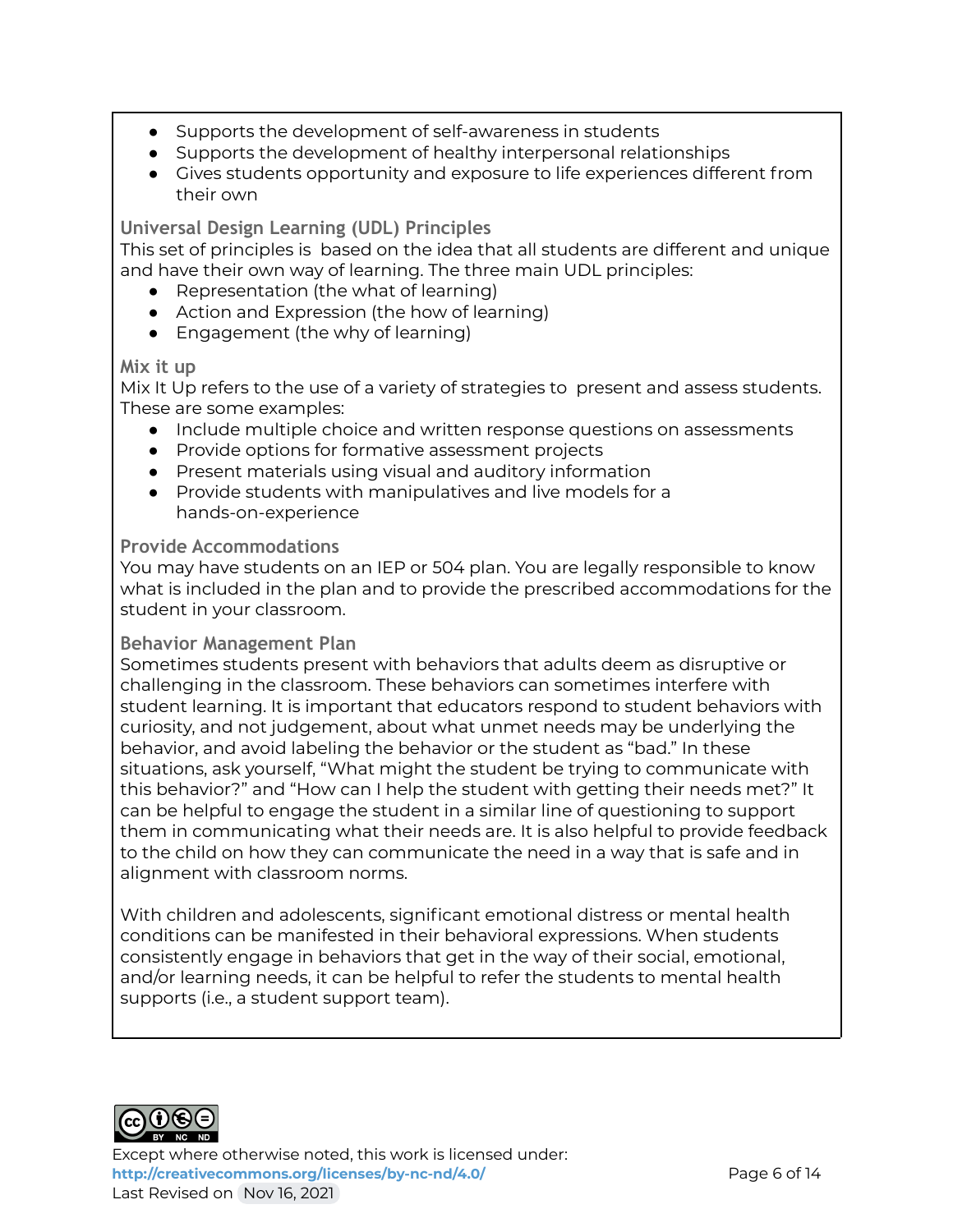## Supporting Rationale and Research

Cornbleth, C. & Sleeter, C.E. (Eds.). (2011). *Teaching with Vision: Culturally Responsive Teaching in Standards-based Classrooms*. Teachers College Press.

Gay, G. (2018). *Culturally Responsive Teaching: Theory, Research, and Practice.* Teachers College Press.

Hammond, Z. (2015). *Culturally Responsive Teaching & the Brain: Promoting Authentic Engagement and Rigor Among Culturally and Linguistically Diverse Learners.* Corwin.

Saifer, S., Edwards, K., Ellis, D., Ko, L., & Stuczynski, A. (2011). *Culturally Responsive Standards-Based Teaching: Classroom to community and back*. SAGE Publications.

Stembridge, A. (2019). *Culturally Responsive Education in the Classroom: An equity framework for pedagogy*. Taylor & Francis.

### Resources

DECC Background & Resources

Foundational Leadership [Competencies:](https://www.teacherleadershipinstitute.org/competencies/foundational-leadership-competencies-diversity-equity-and-cultural-competence/) Diversity, Equity, and Cultural

**[Competence](https://www.teacherleadershipinstitute.org/competencies/foundational-leadership-competencies-diversity-equity-and-cultural-competence/)** 

How to Use Culturally [Responsive](https://www.understood.org/en/school-learning/for-educators/universal-design-for-learning/how-to-use-culturally-responsive-teaching-in-the-classroom) Teaching in the Classroom

What Is Culturally [Responsive](https://www.understood.org/en/school-learning/for-educators/universal-design-for-learning/what-is-culturally-responsive-teaching) Teaching?

NEA Teacher Leadership [Competencies](https://www.teacherleadershipinstitute.org/competencies/foundational-leadership-competencies-diversity-equity-and-cultural-competence/)

The Cultural Proficiency [Framework](http://www.teacherleadershipinstitute.org/wp-content/uploads/2015/03/Cultural-Proficiency-Framework.pdf)

What are the types of diversity? | [Workable](https://resources.workable.com/hr-terms/the-types-of-diversity)

Impact & Teaching Strategies

Culturally [Responsive](https://www.teachingchannel.com/blog/culturally-responsive-teaching-brain) Teaching & The Brain Teaching Channel Editor's Note &

■ Zaretta Hammond "Culturally [Responsive](https://www.youtube.com/watch?v=ME8KjqyqthM) Teaching" at the San Francisco Publ...

Culturally [Responsive](https://www.blogtalkradio.com/anewkindofpd/2016/10/06/episode-2-culturally-responsive-teaching-the-brain) Teaching and the Brain

Making [Connections:](https://www.edutopia.org/blog/making-connections-culturally-responsive-teaching-and-brain-elena-aguilar) Culturally Responsive Teaching and the Brain

5 Ways Culturally [Responsive](https://www.newamerica.org/education-policy/edcentral/5-ways-culturally-responsive-teaching-benefits-learners/) Teaching Benefits Learners

Hattie effect size list - 256 Influences Related To [Achievement](https://visible-learning.org/hattie-ranking-influences-effect-sizes-learning-achievement/) & [Visible](https://visible-learning.org/wp-content/uploads/2018/03/VLPLUS-252-Influences-Hattie-ranking-DEC-2017.pdf)

Learningplus 250+ Influences on Student [Achievement](https://visible-learning.org/wp-content/uploads/2018/03/VLPLUS-252-Influences-Hattie-ranking-DEC-2017.pdf)



Except where otherwise noted, this work is licensed under: <http://creativecommons.org/licenses/by-nc-nd/4.0/><br>Page 7 of 14 Last Revised on Nov 16, 2021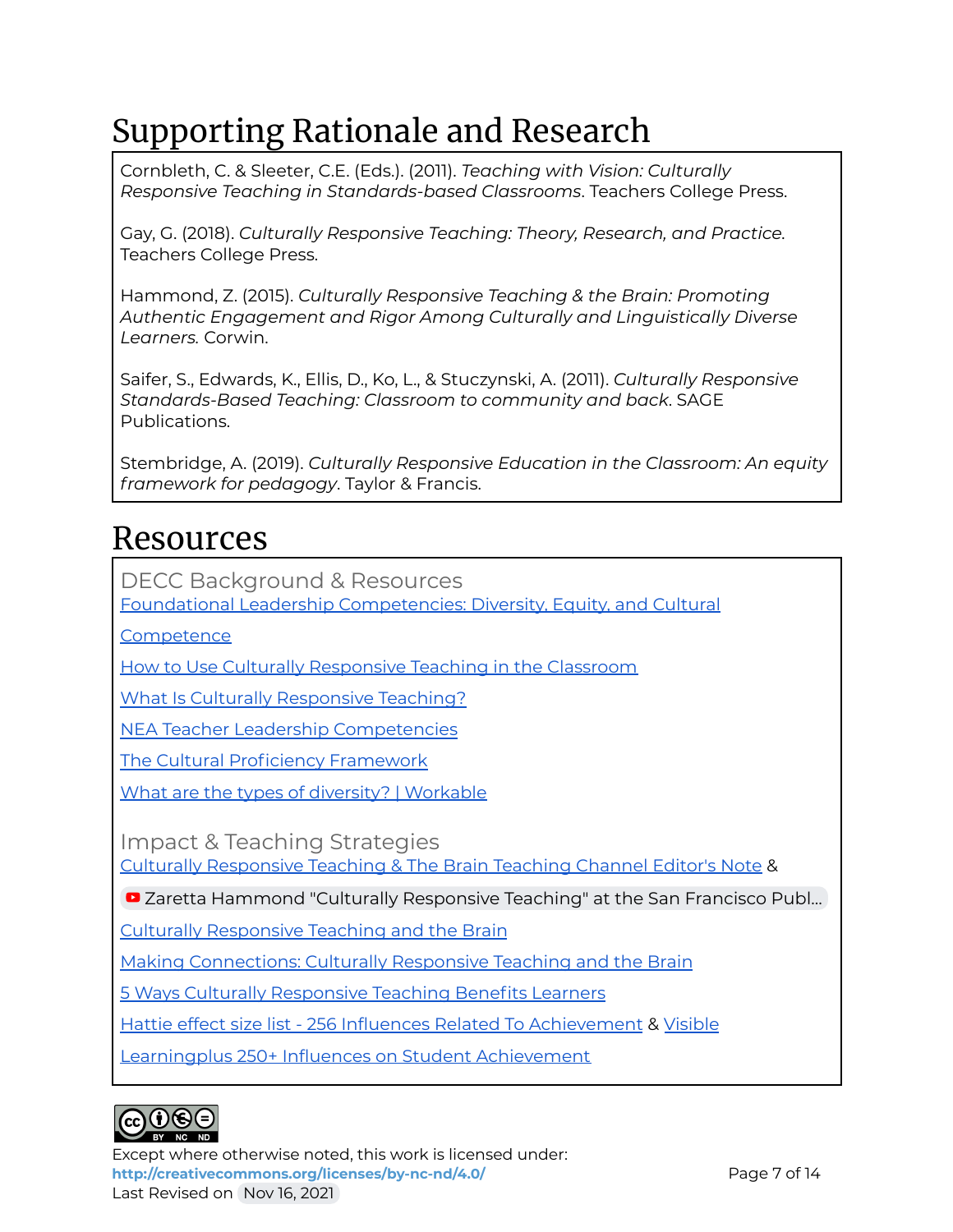**Reality Pedagogy: Christopher Emdin at [TEDxTeachersCollege](https://youtu.be/2Y9tVf_8fqo)** 

DECC Curriculum & Classroom Environment

### **ADL CREATING AN ANTI- BIAS LEARNING [ENVIRONMENT](https://www.adl.org/media/2182/download) USE FOR ARTIFACT 3**

[Cultivating](https://online.fliphtml5.com/ohmg/nocs/#p=1) Cultural Humility in Education

LibGuides: Culturally [Responsive](https://guides.library.pdx.edu/c.php?g=527355&p=3623937) & Inclusive Curriculum Resources: What is

Culturally Responsive [Curriculum?](https://guides.library.pdx.edu/c.php?g=527355&p=3623937)

How to Use Culturally [Responsive](https://www.understood.org/en/school-learning/for-educators/universal-design-for-learning/how-to-use-culturally-responsive-teaching-in-the-classroom) Teaching in the Classroom

But That's Just Good Teaching! The Case for Culturally Relevant [Pedagogy](https://nationalequityproject.files.wordpress.com/2012/03/ladson-billings_1995.pdf) Gloria

[Ladson-Billings](https://nationalequityproject.files.wordpress.com/2012/03/ladson-billings_1995.pdf) Theory into Practice, Vol. 34, N

Learning for Justice Social Justice [Standards](https://www.learningforjustice.org/frameworks/social-justice-standards)

[Previous](http://newyorkschooltalk.org/2020/03/you-cant-teach-who-you-dont-know/) Post You Can't Teach Who You Don't Know!

Teaching for Equity [Framework:](https://mcusercontent.com/7cdb7361dedc73544e613b492/files/6f69ff14-83c2-4bdf-8b79-4ff6d69153dd/Teaching_for_Equity_Framework_Leading_Educators.pdf) Leading Educators

21-Day Racial Equity [Challenge](https://www.eddiemoorejr.com/21daychallenge) — America & Moore

[Resources:](http://oyate.org/index.php/resources/41-resources/how-to-tell-the-difference) How to Tell the Difference A Guide to Evaluating Children's Books for

[Anti-Indian](http://oyate.org/index.php/resources/41-resources/how-to-tell-the-difference)

[Evaluating](http://opi.mt.gov/Portals/182/Page%20Files/Indian%20Education/Indian%20Education%20101/Evaluating%20AI%20Materials%20and%20Resources%20for%20the%20Classroom.pdf) American Indian Materials and Resources

LibGuides: Culturally [Responsive](https://guides.library.pdx.edu/culturallyresponsivecurriculum) & Inclusive Curriculum Resources: Home

What are "Cultural [Resources"?](https://www.npi.org/what-are-cultural-resources)

7 Principles for Culturally [Responsive](https://www.educatored.com/CourseResource/course/103993/681656/ce5dbb6a681e4fab90324a915da8f897_Seven%20Principles%20for%20Culturally%20Responsive%20Teaching.pdf) Teaching

About [Universal](https://www.cast.org/impact/universal-design-for-learning-udl) Design for Learning

How [Restorative](https://www.nea.org/advocating-for-change/new-from-nea/how-restorative-practices-work-students-and-educators) Practices Work for Students and Educators | NEA

### Submission Guidelines & Evaluation Criteria

*To earn the micro-credential, you must receive a passing score in Parts 1 and 3, and be proficient for all components in Part 2.*

### Part 1. Overview Questions (Provides Context)

### **(300-600 words)**

*Please use the suggested word count as a guide to answer the following contextual questions. This will help our assessor understand your current context for working on this micro-credential.*



Except where otherwise noted, this work is licensed under: <http://creativecommons.org/licenses/by-nc-nd/4.0/><br>
Page 8 of 14 Last Revised on Nov 16, 2021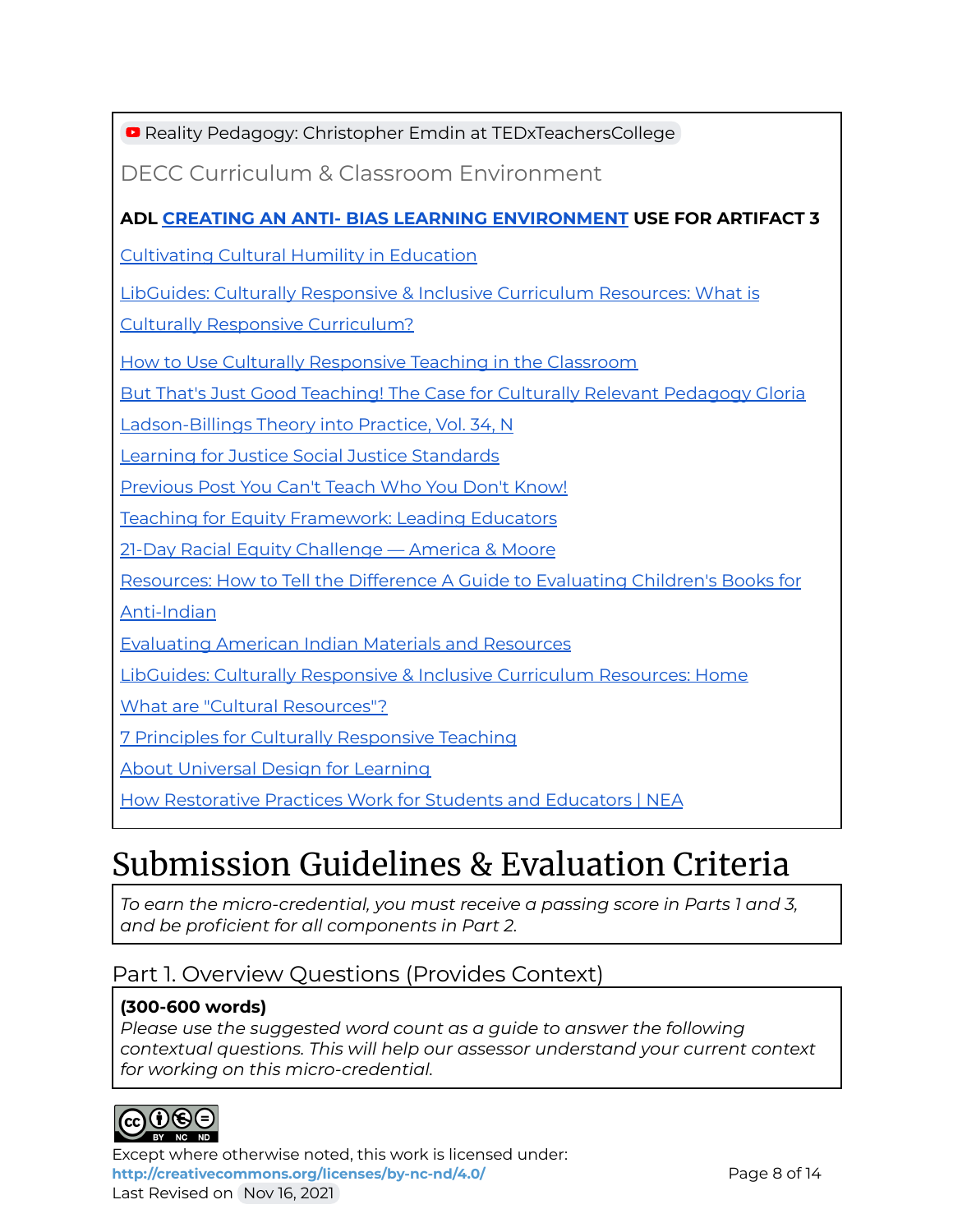*Please do not include any information that will make you identifiable to your reviewers*.

- Describe your professional context. What is your current educational assignment? Who are your students? Briefly describe your school climate and culture.
- Why did you choose to learn about this micro-credential? How do you think your students will be impacted by your learning?
- Describe your current classroom climate.
	- How does this classroom environment promote and advance the concepts of diversity, equity, and cultural competence?
	- What does it look like/sound like/feel like as a learner?
	- What does it look like/sound like/feel like as an educator?

**Passing:** Response provides reasonable and accurate information that justifies the reason for choosing this micro-credential to address specific needs of both the teacher and the student. A learning goal that describes what educators hope to gain from earning this micro-credential needs to be clearly stated. Current classroom culture should be described using specific details from the current professional context.

### Part 2. Work Examples/Artifacts/Evidence

To earn this micro-credential, please submit the following three artifacts as evidence of your learning.

*\*Please do not include any information that will make you or your students identifiable to your reviewers.*

### **Artifact 1: Teaching Strategies Infographic**

- Choose three teaching strategies or classroom constructs from the resources provided. These strategies need to embrace and leverage diversity, advance equity, and/or promote cultural competence and humility for all learners.
- Implement these strategies
- Create an infographic that describes these strategies. Your infographic should include:
	- Description of each strategy
	- Reasoning for implementing each strategy
	- Results of the implementation

#### **Artifact 2: Share Infographic (200-400 words)**

Describe the plan to share your infographic. Your response needs to answer all of the questions below.

● Who is your audience?



Except where otherwise noted, this work is licensed under: **<http://creativecommons.org/licenses/by-nc-nd/4.0/>** Page 9 of 14 Last Revised on Nov 16, 2021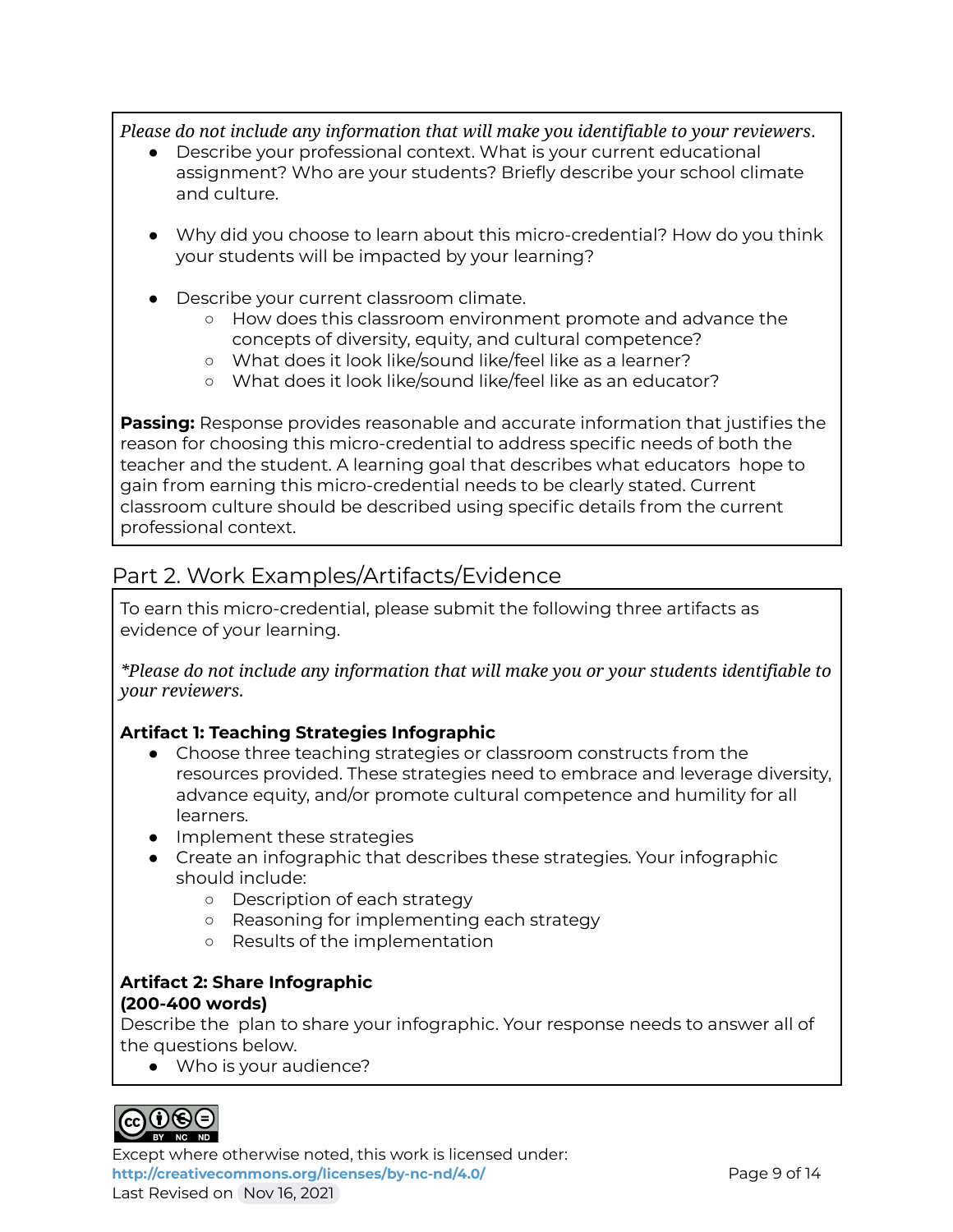- Why did you choose this audience?
- How many and who will be in your audience?
- How will you share it? (print, in-person, virtually...)
- What follow-up will you do?

### **Artifact 3: Self-Assessment and Plan or Resource**.

Read the ADL, "Creating an Anti-Bias Learning Environment" document. Then, use the checklist located on p. 4–5 of the document to assess yourself or your school (choose one or the other). Upload the completed checklist to nea.certificationbank.com

### **Artifact 4: Plan or Resource**

Choose two topics that fall under "I/We haven't thought about this" or "I/We need to do this better."

- If the topics are for your classroom, find or create a resource or lesson plan to share with your students.
- If the topics are for your school, find or create a resource or lesson plan to share with your school colleagues.

### **Artifact 5: Response to Questions (150-300 words)**

Answer the following questions

- What are the self-assessment piece(s) that you addressed?
- How did your plan address the topics you identified?
- What else can you do to address these topics?
- What feedback did you receive from your students/colleagues at school?

### **Artifact 3: Ideal Classroom Environment Vision (400-600 words)**

Now that you have spent time learning about diversity, equity and cultural competence, write a vision that describes your ideal classroom. Then compare and contrast it with the description of your current classroom environment, that you wrote about in part one of this micro-credential.

### Part 1 Vision

- How does your vision promote and advance the concepts of diversity, equity, and cultural competence?
- What will it look like/sound like/feel like as a learner?
- What challenges or obstacles will you need to overcome to realize your vision?

### Part 2 Compare and Contrast

- What is already part of your classroom environment?
- What will still need to be put in place?
- What steps will you take to bring your vision to fruition?
- What resources will you use to support your vision?



Except where otherwise noted, this work is licensed under: <http://creativecommons.org/licenses/by-nc-nd/4.0/><br>Page 10 of 14 Last Revised on Nov 16, 2021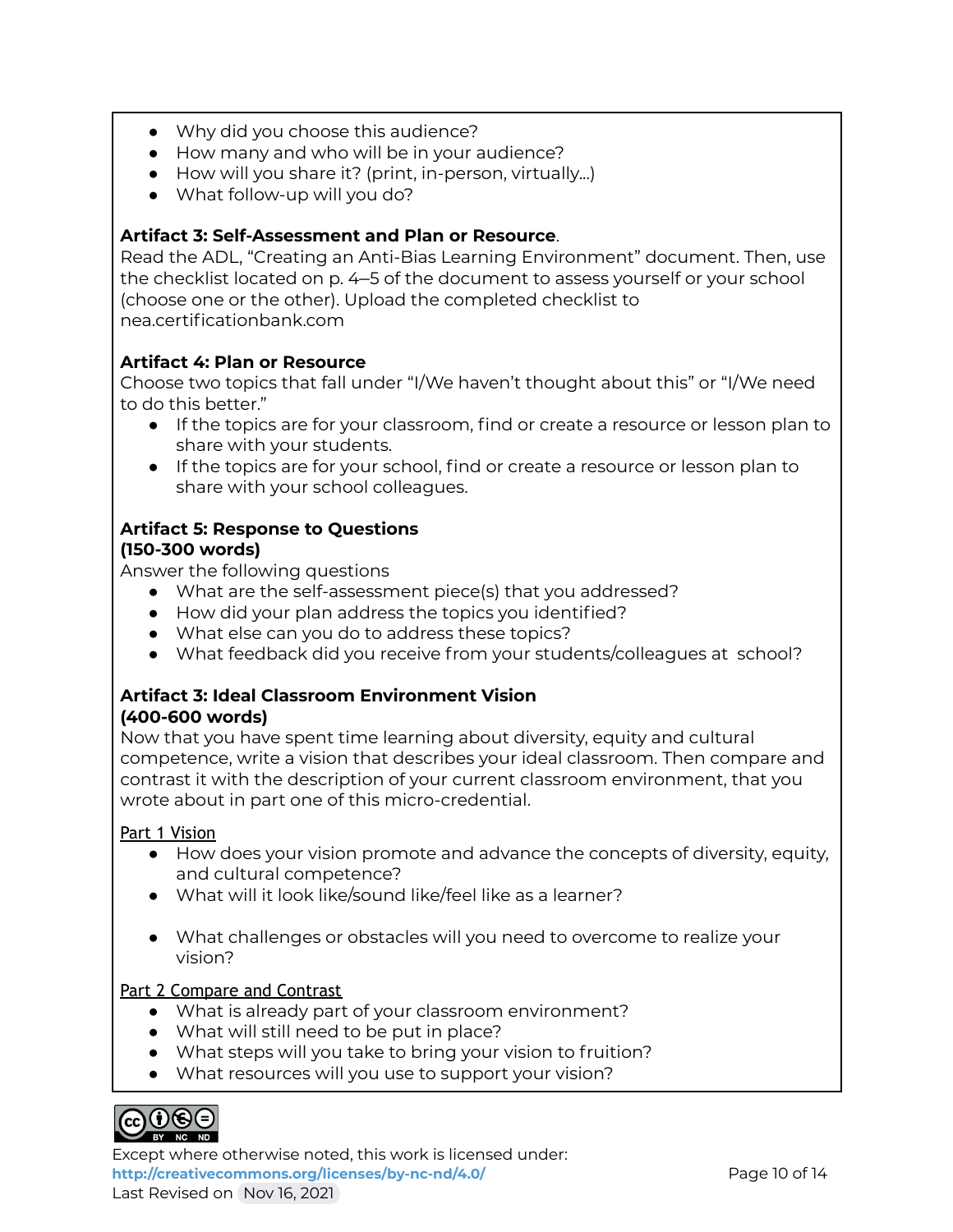Part 2. Rubric

|                                                                                  | <b>Proficient</b>                                                                                                                                                                                  | <b>Basic</b>                                                                                                                                                        | <b>Developing</b>                                                                                       |
|----------------------------------------------------------------------------------|----------------------------------------------------------------------------------------------------------------------------------------------------------------------------------------------------|---------------------------------------------------------------------------------------------------------------------------------------------------------------------|---------------------------------------------------------------------------------------------------------|
| <b>Artifact 1:</b><br><b>Teaching</b><br><b>Strategies</b><br><b>Infographic</b> | Includes three<br>strategies or<br>constructs that<br>embrace and<br>leverage<br>diversity,<br>advance equity,<br>and/or promote<br>cultural<br>competence for<br>all learners.<br>And<br>Detailed | Includes three<br>strategies, basic<br>descriptions, and<br>some experiential<br>commentary<br>Includes three<br>strategies or<br>constructs<br>And<br>Descriptions | Includes less than<br>three strategies or<br>constructs.<br>And/or is missing<br>descriptions.          |
|                                                                                  | descriptions<br>And<br>Reasoning<br>And<br>Results<br>And<br>Is layed out in a<br>thoughtful and<br>organized<br>manner.                                                                           |                                                                                                                                                                     |                                                                                                         |
| <b>Artifact 2:</b><br><b>Share</b>                                               | Fully describes<br>plan to share<br>infographic.<br>And<br>Answers all<br>questions.<br>And                                                                                                        | Responds to all<br>questions but is<br>lacking details.<br>or<br>Not all questions are<br>addressed.<br>Or                                                          | Not all questions are<br>addressed.<br>And<br>Very little detail is<br>included in<br>responses.<br>And |



Except where otherwise noted, this work is licensed under: <http://creativecommons.org/licenses/by-nc-nd/4.0/><br>Page 11 of 14 Last Revised on Nov 16, 2021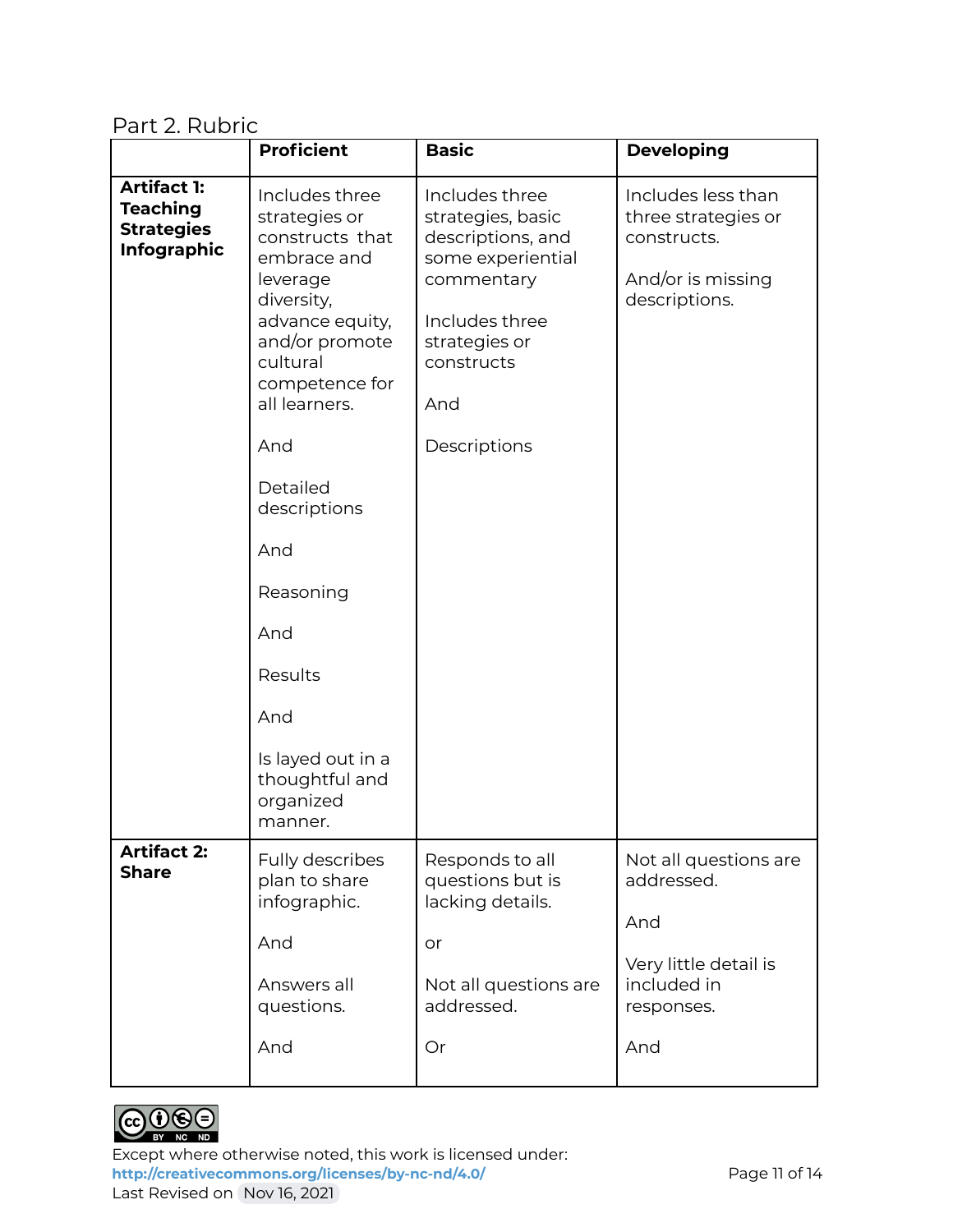|                                                    | includes<br>important details<br>to support<br>responses<br>And<br>Plan is simple<br>with little to no<br>costs and is<br>simple enough<br>to be easily<br>executed.                                                                           | Plan will be difficult<br>or expensive to<br>implement.                                                                                                                                                                                                                           | Plan is not doable.                                                                                                                                                                                                                                                     |
|----------------------------------------------------|------------------------------------------------------------------------------------------------------------------------------------------------------------------------------------------------------------------------------------------------|-----------------------------------------------------------------------------------------------------------------------------------------------------------------------------------------------------------------------------------------------------------------------------------|-------------------------------------------------------------------------------------------------------------------------------------------------------------------------------------------------------------------------------------------------------------------------|
| <b>Artifact 3:</b><br>Self-<br>Assessment          | Self-assessment<br>is complete.                                                                                                                                                                                                                | Self-assessment is<br>not complete.                                                                                                                                                                                                                                               | Self-assessment is<br>less than half<br>complete.                                                                                                                                                                                                                       |
| <b>Artifact 4:</b><br>Lesson or<br><b>Resource</b> | Lesson or<br>resource aligns<br>to a need<br>identified on the<br>self-assessment.<br>And<br>Lesson plan<br>includes:<br>-Outcomes<br>-Materials<br>-Direct<br>-Instruction<br>-Student Practice<br>-Closure<br>-Formative<br>assessment<br>Or | Lesson or resource<br>aligns loosely to a<br>need identified on<br>the self-assessment.<br>And/or<br>Lesson plan is<br>missing some of the<br>following:<br>-Outcomes<br>-Materials<br>-Direct<br>-Instruction<br>-Student Practice<br>-Closure<br>-Formative<br>assessment<br>Or | Lesson or resource<br>aligns to a need<br>identified on the self-<br>assessment.<br>And<br>Lesson plan is<br>missing most of the<br>following:<br>-Outcomes<br>-Materials<br>-Direct<br>-Instruction<br>-Student Practice<br>-Closure<br>-Formative<br>assessment<br>Or |
|                                                    | Resource<br>includes a<br>description of<br>how it will be<br>used. It also<br>includes all of the<br>following:                                                                                                                               | Resource includes a<br>description of how it<br>will be used. It also<br>includes some of the<br>following:<br>-Identified                                                                                                                                                        | No Description<br>included for<br>resource.                                                                                                                                                                                                                             |



Except where otherwise noted, this work is licensed under: <http://creativecommons.org/licenses/by-nc-nd/4.0/><br>Page 12 of 14 Last Revised on Nov 16, 2021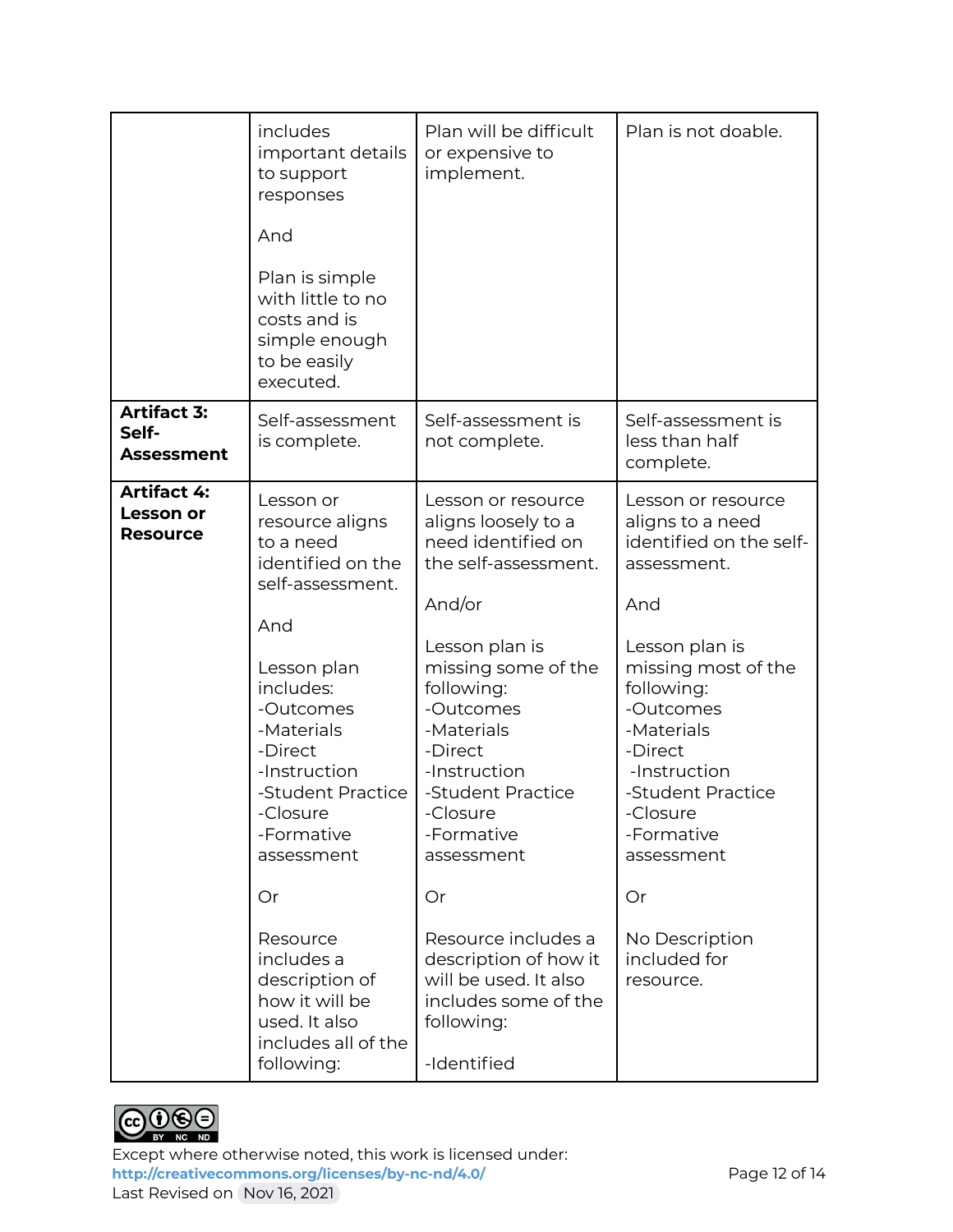|                                                                                                    | -Identified<br>-Audience<br>-Description for<br>use<br>-A timeline<br>-A budget (if<br>needed)                                                                                                 | -Audience<br>-Description for use<br>-A timeline<br>-A budget (if needed)                                |                                                                                                                          |
|----------------------------------------------------------------------------------------------------|------------------------------------------------------------------------------------------------------------------------------------------------------------------------------------------------|----------------------------------------------------------------------------------------------------------|--------------------------------------------------------------------------------------------------------------------------|
| <b>Artifact 5:</b><br>Questions                                                                    | All questions are<br>answered<br>thoughtfully and<br>thoroughly.<br>Important details<br>are included that<br>support the<br>responses.                                                        | All questions are<br>answered.<br>Important details are<br>missing.                                      | Not all questions are<br>answered.<br>and/or<br>Important details are<br>missing.                                        |
| <b>Artifact 6:</b><br><b>DECC Ideal</b><br><b>Classroom</b><br><b>Environment</b><br><b>Vision</b> | All questions are<br>answered<br>thoughtfully and<br>thoroughly.<br>Important details<br>are included to<br>support the<br>responses.<br>Evidence of<br>utilizing<br>resources is<br>included. | All questions are<br>answered.<br>Important details are<br>missing.<br>Brief references to<br>resources. | Not all questions are<br>answered.<br>and/or<br>Important details are<br>missing.<br>No references to<br>resources used. |

### Part 3 Reflection

### **(300-600 words)**

Use the word count as a guide to write a personal reflection about your work on this micro-credential. For tips on writing a good reflection, review the following resource:

How Do I Write a Good Personal [Reflection?](https://isthismystory.com/learning/how-do-i-write-a-good-personal-reflection/)

*Please do not include any information that will make you identifiable to your reviewers*.

- 1. Did you learn what you expected? Why or why not?
- 2. How has working on this micro-credential impacted your students?



Except where otherwise noted, this work is licensed under: <http://creativecommons.org/licenses/by-nc-nd/4.0/><br>Page 13 of 14 Last Revised on Nov 16, 2021